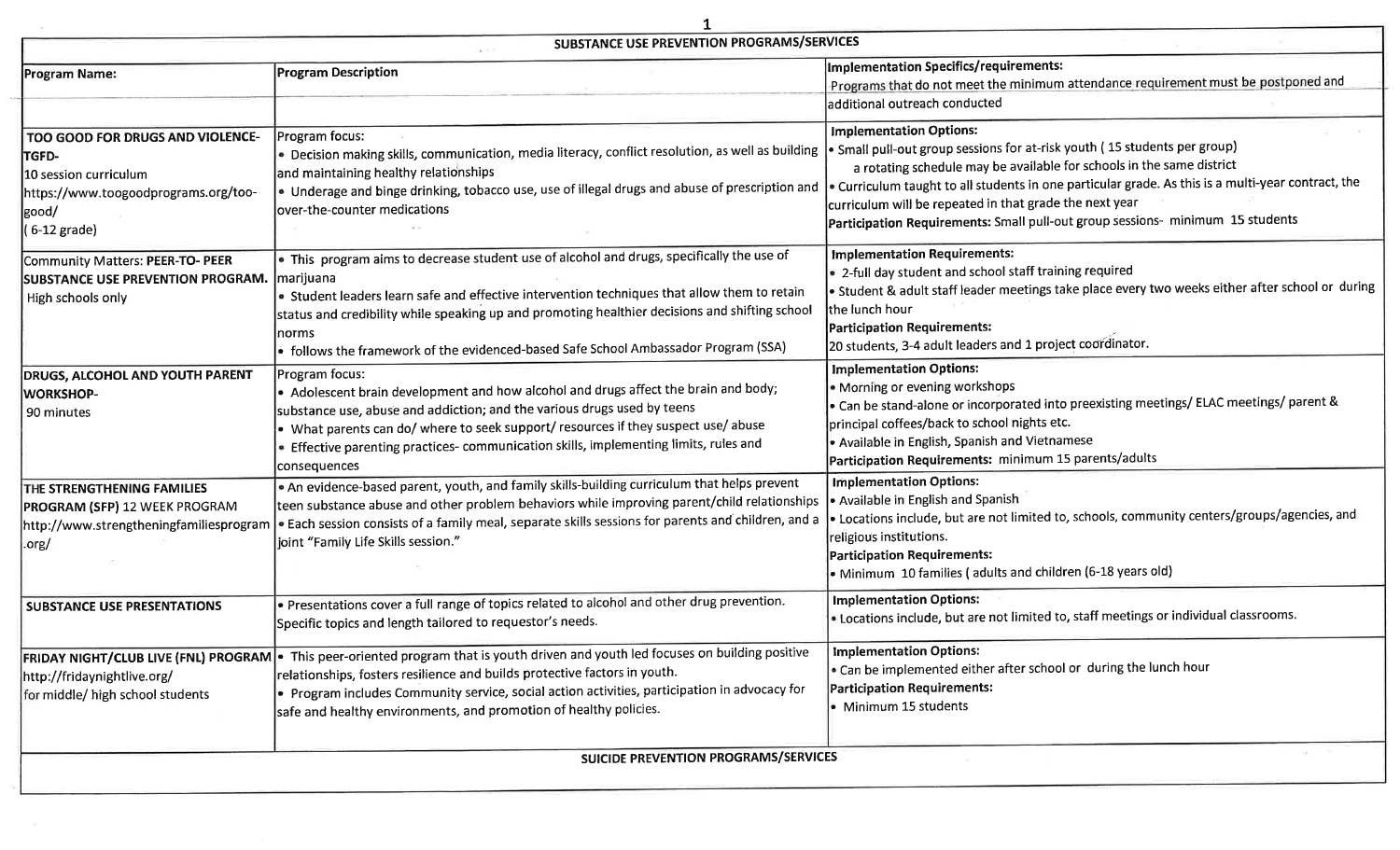| MORE THAN SAD http://afsp.org/our-               | Teaches high school teens to recognize the signs of depression in themselves and others,                                              | <b>IMPLEMENTATION SPECIFICS:</b>                                                                  |
|--------------------------------------------------|---------------------------------------------------------------------------------------------------------------------------------------|---------------------------------------------------------------------------------------------------|
| work/education/more-than-sad /                   | challenges the stigma surrounding depression, and demystifies the treatment process                                                   |                                                                                                   |
|                                                  |                                                                                                                                       | l• 1- session class                                                                               |
| <b>WALK IN OUR SHOES-</b>                        | Program for late Elementary and Middle School Students.                                                                               | <b>IMPLEMENTATION SPECIFICS:</b>                                                                  |
| http://www.walkinourshoes.org/                   | · Program focuses on helping students understand more about mental health, mental health                                              | · Eight classroom lessons                                                                         |
|                                                  | challenges and stigma, and how students can be supportive of those who experience mental                                              |                                                                                                   |
|                                                  | health challenges                                                                                                                     |                                                                                                   |
| <b>QPR QPR QUESTION-PERSUADE-REFER-</b>          | Suicide prevention class for adults and high school students. Online and In-Class                                                     | <b>IMPLEMENTATION SPECIFICS:</b>                                                                  |
| Online and In-Class                              | PROGRAM DESCRIPTION:                                                                                                                  | • Online course- for adults (parents/teachers) who work with youth                                |
|                                                  | . People trained in QPR learn how to recognize the warning signs of a suicide crisis and how to                                       | . In class version- adults and high school students: 60 - 90 minutes. For up to 15 youth per      |
|                                                  | question, persuade, and refer someone to help                                                                                         | instructor. For up to 30 adults per instructor. Class curriculum available in Spanish (not online |
|                                                  |                                                                                                                                       | version)                                                                                          |
| safeTALK: suicide alertness for everyone         | . This 3-hour training moves beyond common tendencies to MISS, DISMISS, or AVOID talking                                              | <b>IMPLEMENTATION SPECIFICS:</b>                                                                  |
|                                                  | https://www.livingworks.net/programs/saf about suicide, identify people who have thoughts of suicide and apply the TALK method (Tell, | • CEUs are offered. Highly recommended for parents. English only                                  |
| etalk/                                           | Ask, Listen and KeepSafe)                                                                                                             | • For everyone 15 years and older. Up to 30 people per workshop                                   |
| Youth Mental Health First Aid                    | · Designed to teach adults how to help an adolescent (age 12-18) who is experiencing a mental                                         | <b>IMPLEMENTATION SPECIFICS:</b>                                                                  |
|                                                  | http://www.mentalhealthfirstaid.org/cs/ta health or addiction challenge or is in crisis                                               | • This is an 8-hour training- can be split over time (weekly) to accommodate schedules            |
| ke-a-course/course-types/youth/                  | . Course introduces common mental health challenges for youth, reviews typical adolescent                                             | • CEUs are offered. English only                                                                  |
|                                                  | development, and teaches a 5-step action plan for how to help young people in both crisis and<br>Inon-crisis situations               |                                                                                                   |
|                                                  | • Topics covered include anxiety, depression, substance use, disorders in which psychosis may                                         |                                                                                                   |
|                                                  | occur, disruptive behavior disorders (including AD/HD), and eating disorders                                                          |                                                                                                   |
|                                                  |                                                                                                                                       |                                                                                                   |
| <b>ASIST</b>                                     | . 2-day training for individuals to feel more comfortable/confident/ competent to prevent                                             | <b>IMPLEMENTATION SPECIFICS:</b>                                                                  |
| https://www.livingworks.net/programs/asi suicide |                                                                                                                                       | Recommended for school counselors, psychologists and others in student support roles. English     |
| st/                                              | <b>IMPLEMENTATION SPECIFICS:</b>                                                                                                      | only.                                                                                             |
|                                                  | CEUs are offered. English only                                                                                                        |                                                                                                   |
|                                                  | • Recommended for school counselors, psychologists and others in student support roles                                                |                                                                                                   |
|                                                  |                                                                                                                                       |                                                                                                   |
|                                                  |                                                                                                                                       |                                                                                                   |
|                                                  |                                                                                                                                       |                                                                                                   |
|                                                  | SERVICE UTILIZATION BY SCHOOL/DISTRICT                                                                                                |                                                                                                   |
|                                                  |                                                                                                                                       |                                                                                                   |
| <b>SCHOOL DISTRICT NAME</b>                      | <b>INDIVIDUAL SCHOOL NAMES</b>                                                                                                        | <b>SERVICES REQUESTED AND ALLOCATED</b>                                                           |

 $\sim 100$ 

 $\sim$  100  $\sim$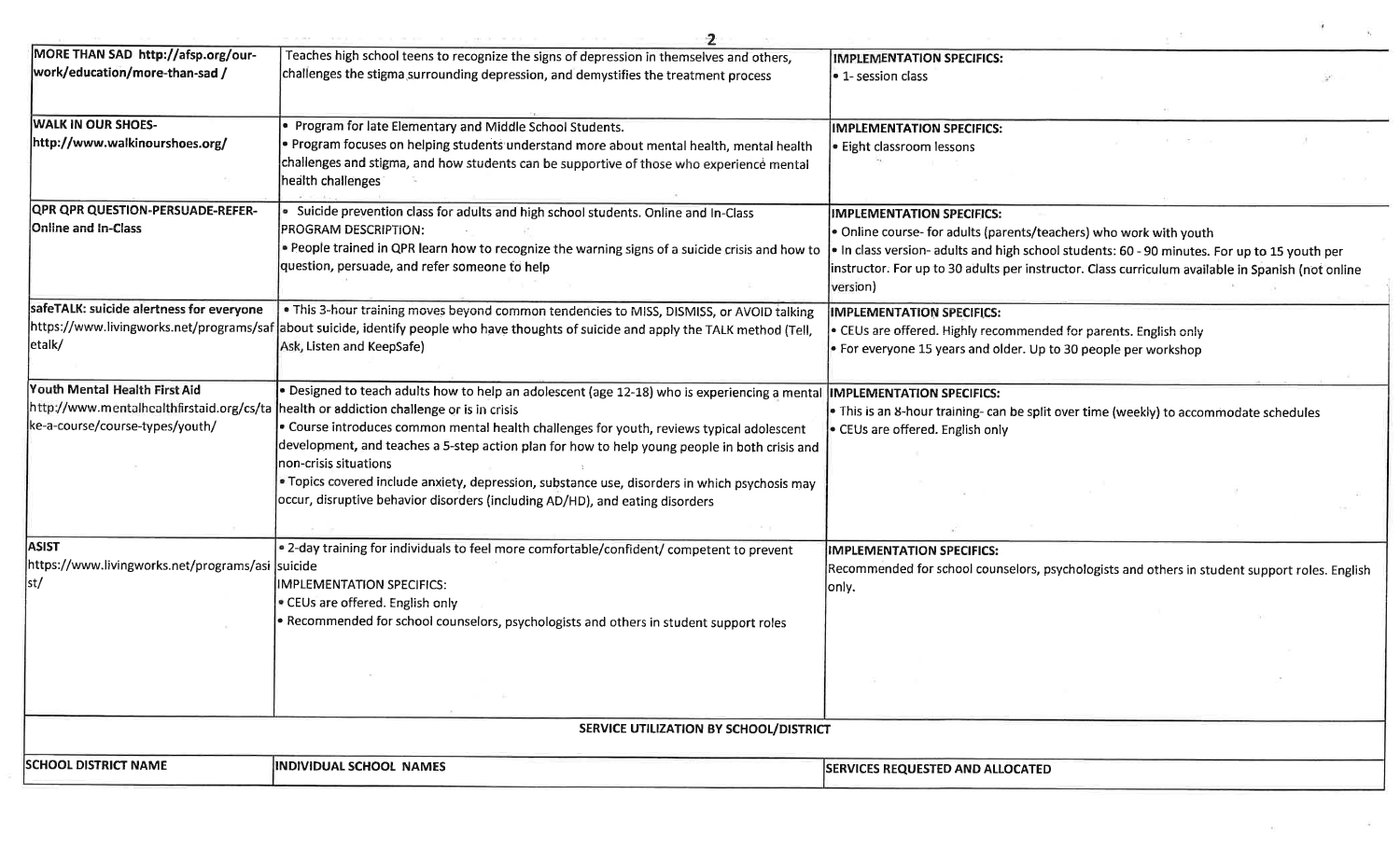| Alum Rock Union School District       | Schools:<br>1. Fischer Middle School<br>2. George Middle School<br>3. Renaissance Academy at Fischer Middle School<br>4. Renaissance Academy at Mathson Middle School<br>5. Sheppard Middle School<br>= 5 Middle schools | <b>Substance Use Prevention Programs:</b><br>"TOO GOOD FOR DRUGS-TGFD"- (Provider: Advent Group Ministries)<br>ALCOHOL DRUGS AND YOUTH PARENT WORKSHOPS (PW) (Provider: Rebekah Children's<br> Services)<br>STRENGTHENING FAMILIES PROGRAM (SFP) (Provider; Advent Group Ministries)<br>SUBSTANCE USE (ATOD) PRESENTATIONS (Providers: Asian Americans for Community<br>Involvement AACI)<br>FRIDAY NIGHT LIVE (FNL)/ Club Live- (Provider: Asian Americans for Community Involvement<br>AACI)<br>Suicide Prevention Programs: (Provider: Santa Clara County Behavioral Health Department<br>Suicide Prevention Program)<br><b>WALK IN OUR SHOES</b><br>• QPR-Question-Persuade-Refer<br>• SAFE-TALK: Suicide Alertness for Everyone<br><b>ASIST- Applied Suicide Intervention Skills</b> |
|---------------------------------------|--------------------------------------------------------------------------------------------------------------------------------------------------------------------------------------------------------------------------|-------------------------------------------------------------------------------------------------------------------------------------------------------------------------------------------------------------------------------------------------------------------------------------------------------------------------------------------------------------------------------------------------------------------------------------------------------------------------------------------------------------------------------------------------------------------------------------------------------------------------------------------------------------------------------------------------------------------------------------------------------------------------------------------|
| <b>Campbell Union School District</b> | Schools:<br>1. Campbell Middle School<br>2. Monroe Middle School<br>3. Rolling Hills Middle School<br>$=$ 3 middle schools                                                                                               | <b>Substance Use Prevention Programs:</b><br>• "TOO GOOD FOR DRUGS- TGFD" (Provider: Advent Group Ministries)<br>. ALCOHOL DRUGS AND YOUTH PARENT WORKSHOPS (PW) (Provider: Rebekah Children's<br>lServices)<br>• STRENGTHENING FAMILIES PROGRAM (SFP) (Provider: Advent Group Ministries)<br>FNL/ Club Live ( Provider: Asian Americans for Community Involvement AACI)<br>• SUBSTANCE USE (ATOD) PRESENTATIONS (Provider: Asian Americans for Community<br>Involvement AACI)                                                                                                                                                                                                                                                                                                            |

 $\mathbb{R}^n$  , and  $\mathbb{R}^n$  , and  $\mathbb{R}^n$  , and  $\mathbb{R}^n$  , and  $\mathbb{R}^n$  , and  $\mathbb{R}^n$  , and  $\mathbb{R}^n$ 

the control of the control of the control of

 $\sim 10^{11}$  m  $^{-1}$ 

 $\mathbf{M}(\mathbf{R})$  . The set of the set of  $\mathbf{R}$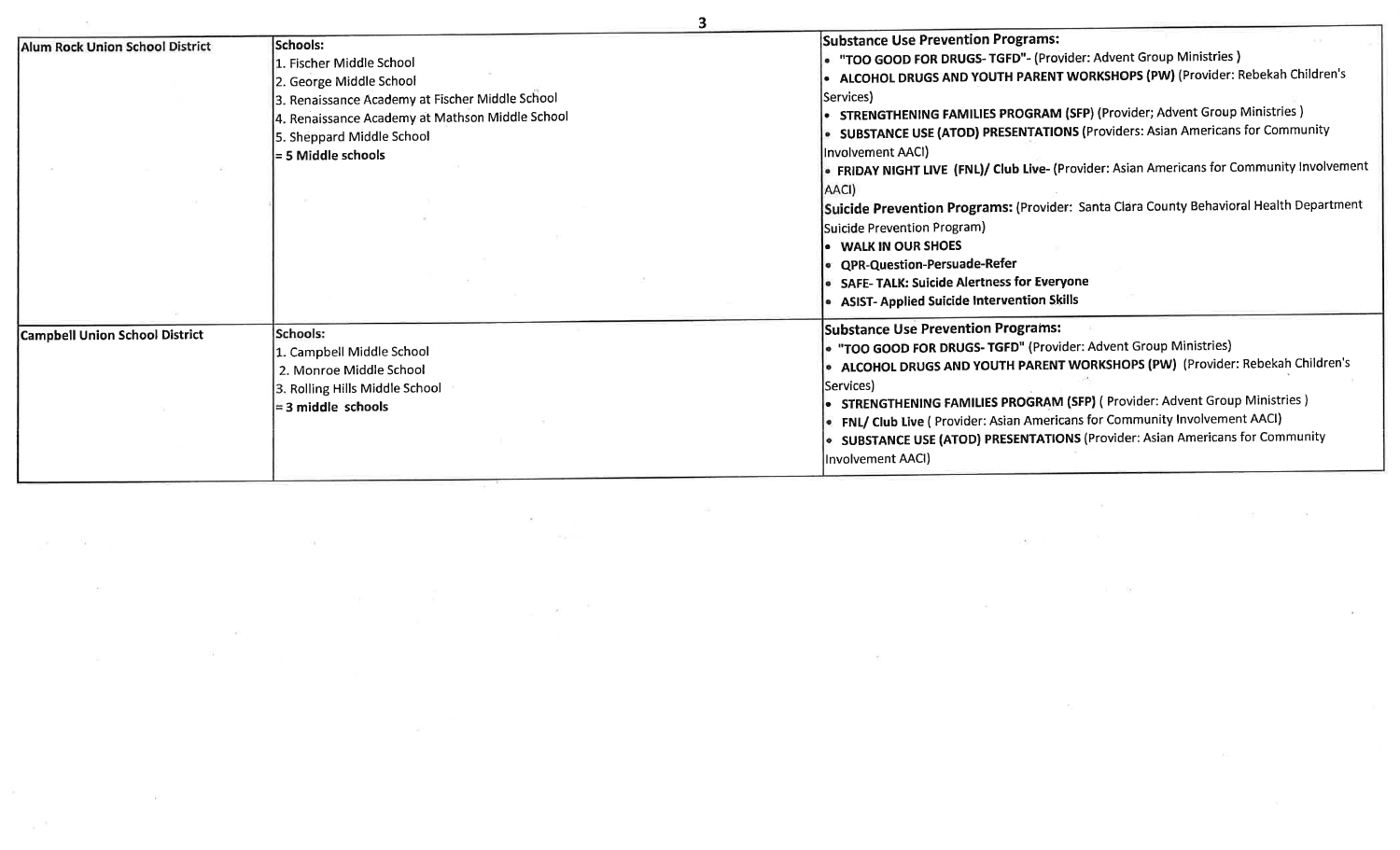| East Side Union High School District      | <b>High Schools:</b>                                                   | <b>Substance Use Prevention Programs:</b>                                                      |
|-------------------------------------------|------------------------------------------------------------------------|------------------------------------------------------------------------------------------------|
|                                           | 1. Andrew Hill HS                                                      | • "TOO GOOD FOR DRUGS- TGFD" (provider: Advent Group Ministries)                               |
|                                           | 2. Calero HS- Alternative School                                       | • ALCOHOL DRUGS AND YOUTH PARENT WORKSHOPS (PW) (Provider: Unity Care Group)                   |
|                                           | 3. Evergreen HS                                                        | • STRENGTHENING FAMILIES PROGRAM (SFP) (Provider: Advent Group Ministries)                     |
|                                           | 4. Foothill HS- Continuation school                                    | • SUBSTANCE USE (ATOD) PRESENTATIONS (Provider: Asian Americans for Community                  |
|                                           | 5. Independence HS                                                     | Involvement AACI)                                                                              |
|                                           | 6. James Lick HS                                                       | • FRIDAY NIGHT LIVE (FNL)/ Club Live (Provider: Asian Americans for Community Involvement      |
|                                           | 7. Mount Pleasant HS                                                   | AACI)                                                                                          |
|                                           | 8. Oak Grove HS                                                        | • PEER TO PEER SUBSTANCE USE PREV. PROGRAM (Provider: Community Matters)                       |
|                                           | 9. Overfelt HS                                                         | Suicide Prevention Programs: (Provider: Santa Clara County Behavioral Health Department        |
|                                           | 10. Santa Teresa HS                                                    | Suicide Prevention Program)                                                                    |
|                                           | 11. Silver Creek HS                                                    | <b>QPR-Question-Persuade-Refer</b>                                                             |
|                                           | 12. Yerba Buena HS                                                     | <b>SAFE-TALK: suicide alertness for everyone</b>                                               |
|                                           | $= 12$ high schools                                                    | <b>ASIST- Applied Suicide Intervention Skills</b>                                              |
|                                           | 1. Escuela Popular - Dual language Academy(elementary-adult education) | Youth Mental Health First Aid                                                                  |
|                                           | $= (1$ middle school, 1 high school and 1 adult education)             | Walk in our shoes                                                                              |
|                                           |                                                                        |                                                                                                |
| <b>Evergreen School District</b>          | Schools:                                                               |                                                                                                |
|                                           |                                                                        | <b>Substance Use Prevention Programs:</b>                                                      |
|                                           | 1. Chaboya Middle School<br>2. Leyva Middle School                     | "SUBSTANCE USE (ATOD) PRESENTATIONS (Provider: Asian Americans for Community                   |
|                                           | 3. Quimby Oak MS                                                       | Involvement AACI                                                                               |
|                                           | $=$ 3 middle schools                                                   | Suicide Prevention Programs: (Provider: Santa Clara County Behavioral Health Department        |
|                                           |                                                                        | <b>Suicide Prevention Program)</b>                                                             |
|                                           |                                                                        | · QPR-Question-Persuade-Refer                                                                  |
|                                           |                                                                        | <b>Walk in Our Shoes</b>                                                                       |
| Franklin- McKinley School District        | School:                                                                | <b>Substance Use Prevention Programs:</b>                                                      |
|                                           | 1. Sylvandale Middle School                                            | • FRIDAY NIGHT LIVE (FNL)/ Club Live (Provider: Asian Americans for Community Involvement      |
|                                           | = 1 middle school                                                      | AACI)                                                                                          |
| <b>Fremont Union High School District</b> | Schools:                                                               | <b>Substance Use Prevention Programs:</b>                                                      |
|                                           | 1. Homestead High School                                               | • "TOO GOOD FOR DRUGS- TGFD" (Provider: Advent Group Ministries)                               |
|                                           | 2. Fremont High School                                                 | ALCOHOL DRUGS AND YOUTH PARENT WORKSHOPS (PW) (Provider: Unity Care Group)                     |
|                                           | $= 2$ high schools                                                     | • STRENGTHENING FAMILIES PROGRAM (SFP) (Provider: Advent Group Ministries ) Suicide            |
|                                           |                                                                        |                                                                                                |
|                                           |                                                                        | <b>Prevention Programs:</b> (Provider: Santa Clara County Behavioral Health Department Suicide |
|                                           |                                                                        | Prevention Program)                                                                            |
|                                           |                                                                        | • QPR-Question-Persuade-Refer                                                                  |
|                                           |                                                                        | <b>. YOUTH MENTAL HEALTH FIRST AID</b>                                                         |

 $\mathcal{L}_{\mathcal{A}}$  . The set of  $\mathcal{L}_{\mathcal{A}}$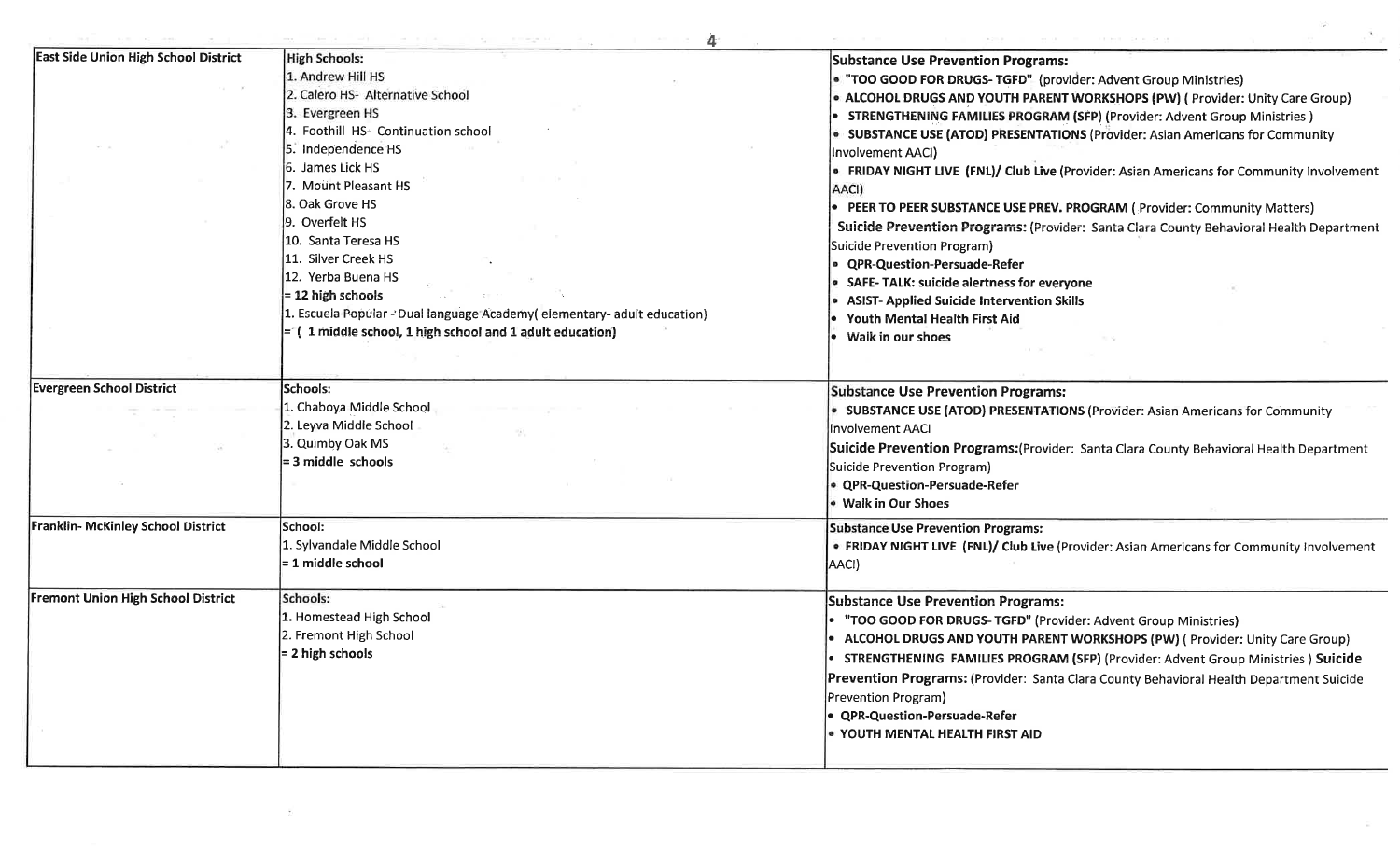|                                         | 5                                                                                                                                                                                   |                                                                                                                                                                                                                                                                                                                                                                                                                                                                                                                                                                                                                                                                                                                                                                                                        |
|-----------------------------------------|-------------------------------------------------------------------------------------------------------------------------------------------------------------------------------------|--------------------------------------------------------------------------------------------------------------------------------------------------------------------------------------------------------------------------------------------------------------------------------------------------------------------------------------------------------------------------------------------------------------------------------------------------------------------------------------------------------------------------------------------------------------------------------------------------------------------------------------------------------------------------------------------------------------------------------------------------------------------------------------------------------|
| <b>Gilroy Unified School District</b>   | Schools:<br>1. Brownell Middle school<br>2. Gilroy Early College Academy(GECA)<br>3. Mount Madonna High School<br>5. Solorsano Middle School<br>= 2 high schools & 2 middle schools | <b>Substance Use Prevention Programs:</b><br>• "TOO GOOD FOR DRUGS- TGFD" (Provider: Advent Group Ministries)<br>• ALCOHOL DRUGS AND YOUTH PARENT WORKSHOPS (PW) (Provider: Rebekah Children's<br>Services)<br>• STRENGTHENING FAMILIES PROGRAM (SFP) (Provider: Advent Group Ministries)<br>SUBSTANCE USE (ATOD) PRESENTATIONS (Provider: Asian Americans for Community<br>Involvement AACI<br><b>FRIDAY NIGHT LIVE (FNL)/ Club Live</b> (Provider: Asian Americans for Community Involvement-<br> AACI)<br>• PEER TO PEER SUBSTANCE USE PREV. PROGRAM (Provider: Community Matters)<br>Suicide Prevention Programs: (Provider: Santa Clara County Behavioral Health Department<br>Suicide Prevention Program)<br>• QPR-Question-Persuade-Refer<br>• MORE THAN SAD<br>• YOUTH MENTAL HEALTH FIRST AID |
| Loma Prieta Joint School District       | School:<br>1. English Middle school<br>= I middle school                                                                                                                            | <b>Substance Use Prevention Programs:</b><br>• ALCOHOL DRUGS AND YOUTH PARENT WORKSHOPS (PW) (Provider: Rebekah Children's<br>Services)                                                                                                                                                                                                                                                                                                                                                                                                                                                                                                                                                                                                                                                                |
| Los Gatos Saratoga High School District | School:<br>1. Valor High School (Alternative program at District office)<br>$= 1$ high school                                                                                       | <b>Substance Use Prevention Programs:</b><br>. "TOO GOOD FOR DRUGS- TGFD" (Provider: Advent Group Ministries)                                                                                                                                                                                                                                                                                                                                                                                                                                                                                                                                                                                                                                                                                          |
| Milpitas Unified School District        | Schools:<br>1. Russell Middle School<br>2. Milpitas High School<br>= I middle school & 1 high school                                                                                | <b>Substance Use Prevention Programs:</b><br>• "TOO GOOD FOR DRUGS- TGFD" (Provider: Advent Group Ministries)<br>• ALCOHOL DRUGS AND YOUTH PARENT WORKSHOPS (PW) (Provider: Rebekah Children's<br>Services)<br>. FRIDAY NIGHT LIVE (FNL)/ Club Live (Provider: Asian Americans for Community Involvement-<br>AACI)                                                                                                                                                                                                                                                                                                                                                                                                                                                                                     |
| Morgan Hill Unified School District     | lSchools:<br>1. Martin Murphy Middle School<br>$= 1$ middle school                                                                                                                  | <b>Substance Use Prevention Programs:</b><br>ALCOHOL DRUGS AND YOUTH PARENT WORKSHOPS (PW) (Provider: Rebekah Children's<br>Services)<br>STRENGTHENING FAMILIES PROGRAM (SFP) (Provider: Advent Group Ministries)<br>Suicide Prevention Programs: (Provider: Santa Clara County Behavioral Health Department<br>Suicide Prevention Program)<br>e QPR-Question-Persuade-Refer<br>• YOUTH MENTAL HEALTH FIRST AID                                                                                                                                                                                                                                                                                                                                                                                        |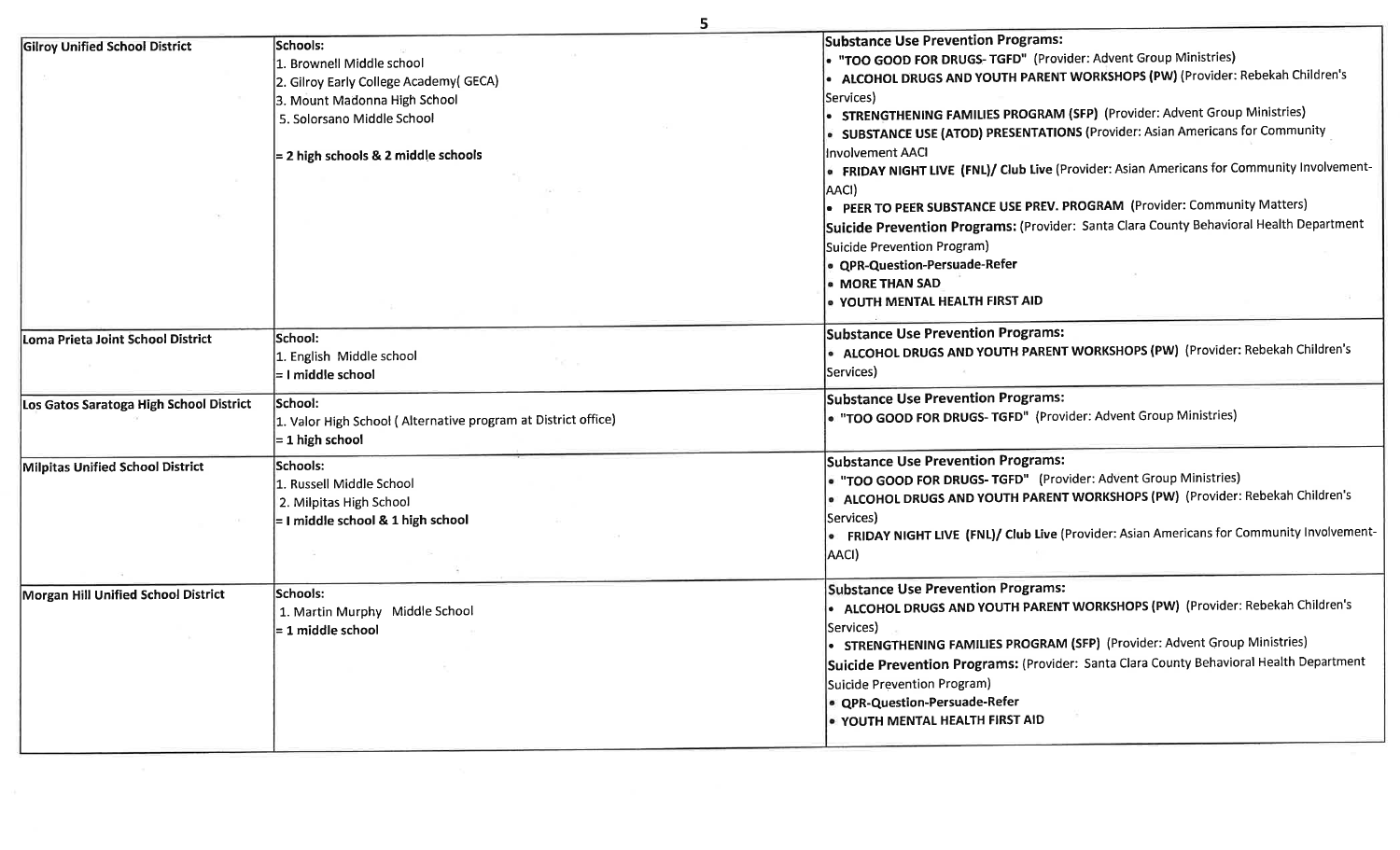$\sim 10^{-11}$ 

| 6 |  |  |
|---|--|--|
|   |  |  |
|   |  |  |

| Mount Pleasant School District      | Schools:                       | <b>Substance Use Prevention Programs:</b>                                                         |
|-------------------------------------|--------------------------------|---------------------------------------------------------------------------------------------------|
|                                     | 1. August Boeger Middle School | • "TOO GOOD FOR DRUGS- TGFD" (Provider: Advent Group Ministries)                                  |
|                                     | 2. Ida Jew Academy             | Suicide Prevention Programs: (Provider: Santa Clara County Behavioral Health Department           |
|                                     | = 2 middle schools             | Suicide Prevention Program)                                                                       |
|                                     | 부추운<br>$-242 - 111$            | . WALK IN OUR SHOES                                                                               |
| Mountain View Los Altos High School | Schools:<br>AT 100             | <b>Substance Use Prevention Programs:</b>                                                         |
| District                            | 1. Alta Vista High School      | ALCOHOL DRUGS AND YOUTH PARENT WORKSHOPS (PW) (Provider: Unity Care Group)                        |
|                                     | 2. Mountain View High School   | • STRENGTHENING FAMILIES PROGRAM (SFP) (Provider: Advent Group Ministries)                        |
|                                     | $= 2$ high schools             | Suicide Prevention Programs: (Provider: Santa Clara County Behavioral Health Department           |
|                                     |                                |                                                                                                   |
|                                     |                                | Suicide Prevention Program)                                                                       |
|                                     |                                | • QPR-Question-Persuade-Refer                                                                     |
|                                     |                                |                                                                                                   |
| <b>Orchard School District</b>      | lSchools:                      | <b>Substance Use Prevention Programs:</b>                                                         |
|                                     | 1. Orchard school (k-8)        | • ALCOHOL DRUGS AND YOUTH PARENT WORKSHOPS (PW) (Provider: Rebekah Children's                     |
|                                     | $= 1$ middle school            | Services)                                                                                         |
|                                     |                                | Suicide Prevention Programs: (Provider: Santa Clara County Behavioral Health Department           |
|                                     |                                | Suicide Prevention Program)                                                                       |
|                                     |                                | • QPR-Question-Persuade-Refer                                                                     |
|                                     |                                | • SAFE-TALK: suicide alertness for everyone                                                       |
|                                     |                                | • ASIST- Applied Suicide Intervention Skills                                                      |
|                                     |                                | . Youth Mental Health First Aid                                                                   |
| <b>Oak Grove School District</b>    | Schools:                       | <b>Substance Use Prevention Programs:</b>                                                         |
|                                     | 1. Bernal Middle School        | • "TOO GOOD FOR DRUGS- TGFD" (Provider: Advent Group Ministries)                                  |
|                                     | 2. Herman Middle School        | • ALCOHOL DRUGS AND YOUTH PARENT WORKSHOPS (PW) (Provider: Rebekah Children's                     |
|                                     | 3. Davis Middle School         | Services)                                                                                         |
|                                     | = 3 middle schools             | • STRENGTHENING FAMILIES PROGRAM (SFP) (Provider: Advent Group Ministries)                        |
|                                     |                                | <b>• FRIDAY NIGHT LIVE (FNL)/ Club Live</b> (Provider: Asian Americans for Community Involvement- |
|                                     |                                | AACI)                                                                                             |
|                                     |                                | Suicide Prevention Programs: (Provider: Santa Clara County Behavioral Health Department           |
|                                     |                                | Suicide Prevention Program)                                                                       |
|                                     |                                | . WALK IN OUR SHOES                                                                               |
|                                     |                                | • SAFE-TALK: suicide alertness for everyone                                                       |
|                                     |                                | • Youth Mental Health First Aid                                                                   |
|                                     |                                |                                                                                                   |

 $\sim$